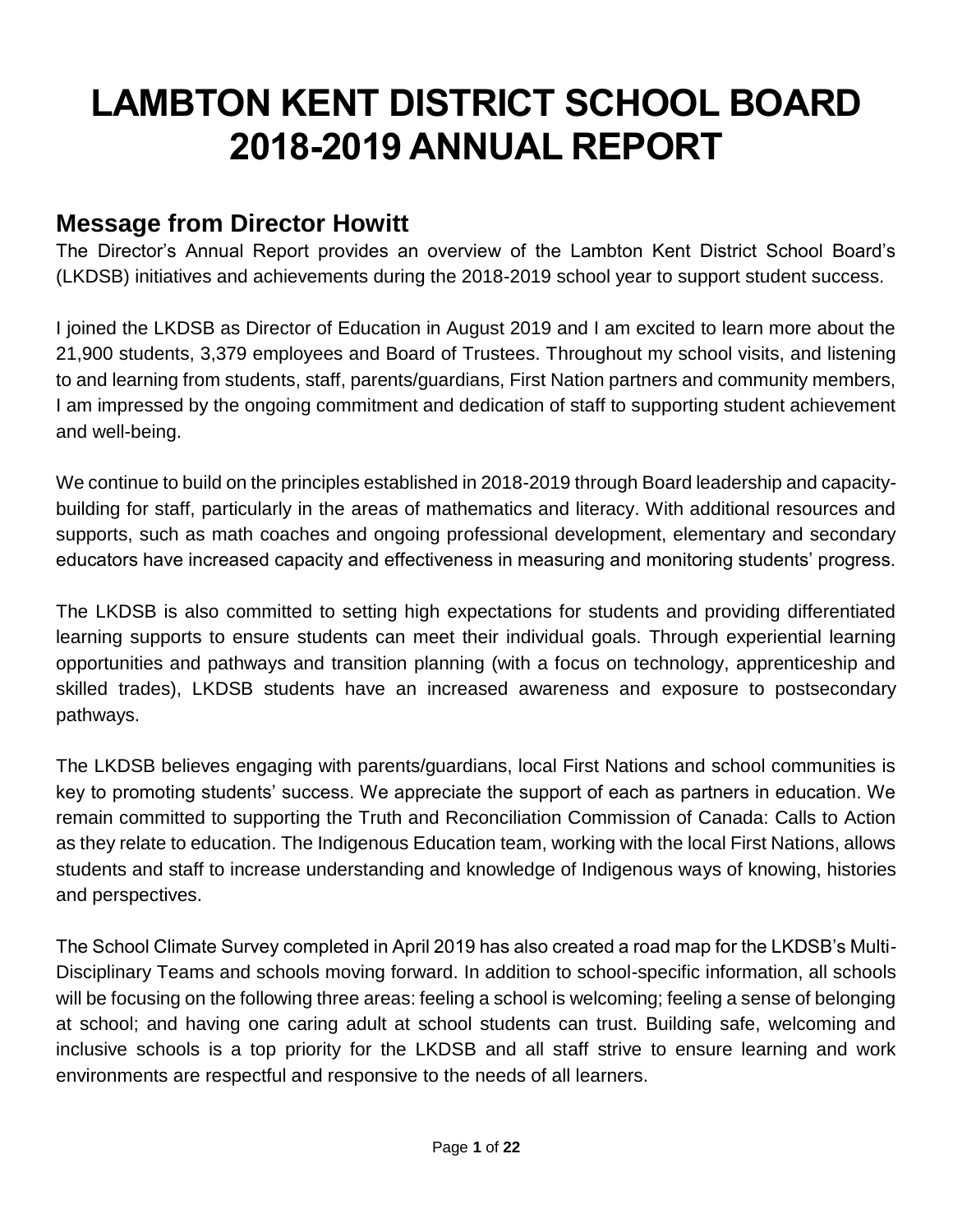Moving forward, we continue to focus on improving outcomes for students and supporting success and well-being. I look forward to working together, *Fostering Success for Every Student Every Day*.

John Howitt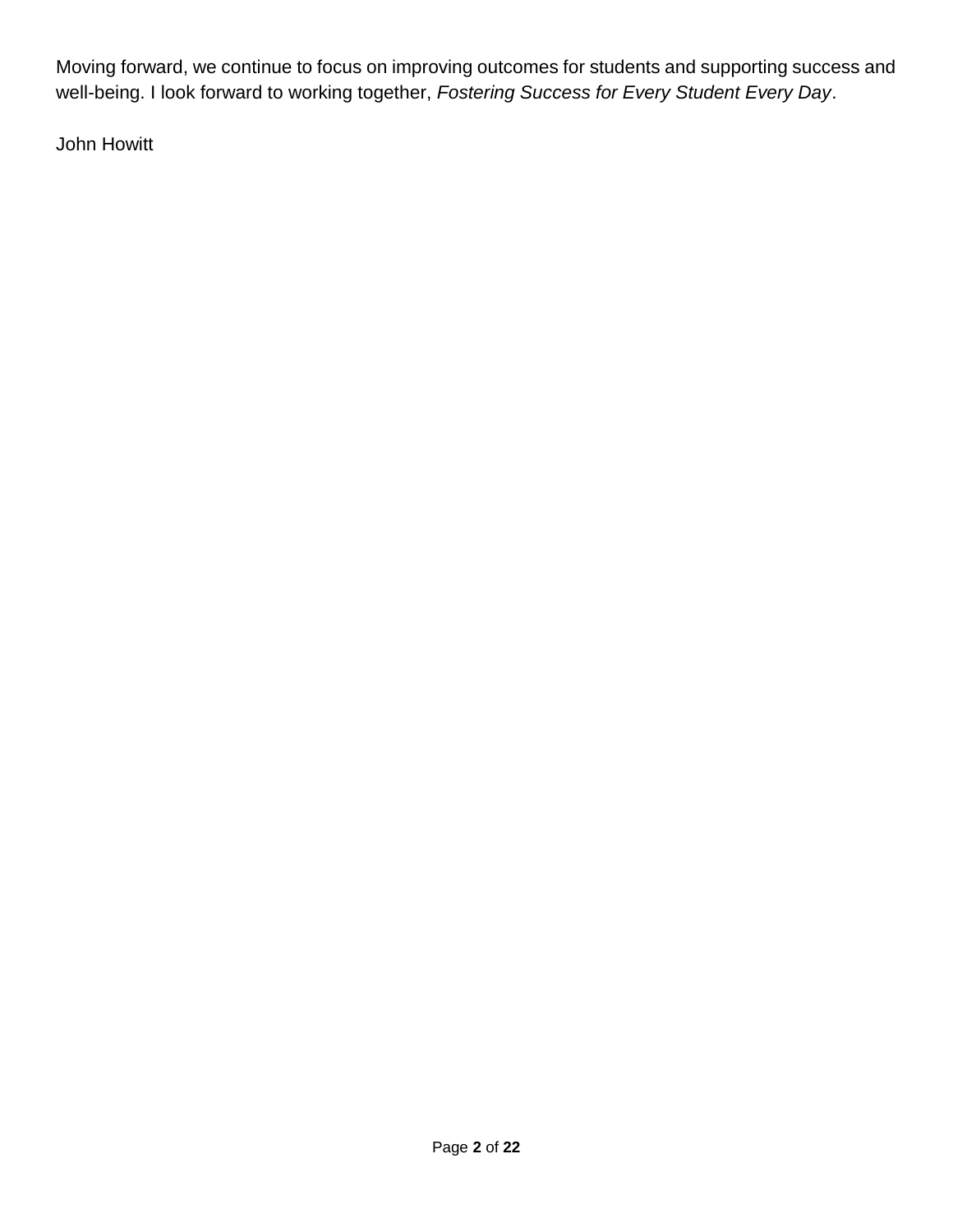# **Public education is an investment in the future of all peoples and all communities.**

We will provide programs for the betterment of all students to acquire the skills necessary for good citizenship and to become active members of their community.

### **Board Improvement Plan**

Capacity building of school administrators is integrated into the LKDSB's Board Improvement Plan. School administrators are challenged to be reflective co-learners and observers in the classroom and identify and support the professional development of staff in correlation with the learning needs of students.

The LKDSB remains focused on capacity building amongst school administrators and educators in the areas of mathematics and literacy. In alignment with the Ministry of Education's direction to focus on the fundamentals of math for Grades 1-8, the LKDSB continues to allocate resources and provide professional development opportunities to increase learning and competency in this area. System leaders are encouraged to identify and support the professional development of staff in correlation with the learning needs of students.

The LKDSB is striving to improve elementary students' math skills and provide opportunities to apply their understanding as they progress to secondary school, future careers, and everyday life.

### **Building Student Math Skills**

Math coaches worked directly in every elementary school, reaching 175 classrooms within the LKDSB. Classroom teachers were supported, by the coach, to teach key strategies that improve student mathematical thinking. Approximately 4,600 students in Grades 3-6 benefited from this improved math instruction. Teachers also provided each student a clear 'where to next?' for their math learning.

In 2018-2019, Grade 9 math teachers focused on helping students develop problem solving skills through the application of thinking classrooms and vertical non-permanent spaces (VNPS). Teachers were involved in co-planning and co-teaching lessons.

# **Engaging in STEAM**

Engaging students with vibrant learning experiences was a focus for elementary schools in the 2018- 2019 school year. Schools were supported in transforming school libraries into Learning Commons that provided literature resources, as well as Science, Technology, Engineering, Arts, and Math (S.T.E.A.M.) activities. Across the Board, 75 per cent of schools actively incorporated S.T.E.A.M. activities.

# **Connecting Students with Science Experts**

The Science Education Partnership is a unique collaboration between education, business, and community which provides science resources for educators within the LKDSB. The partnership has classroom activity kits, as well as volunteers that visit schools. In 2018-2019, 215 classrooms used science activity kits to bring hands-on learning to students; 1,178 kits were used in 96 per cent of LKDSB elementary schools throughout the year. There were also 49 volunteers with Science, Engineering, Math, and Agricultural experiences active in LKDSB schools.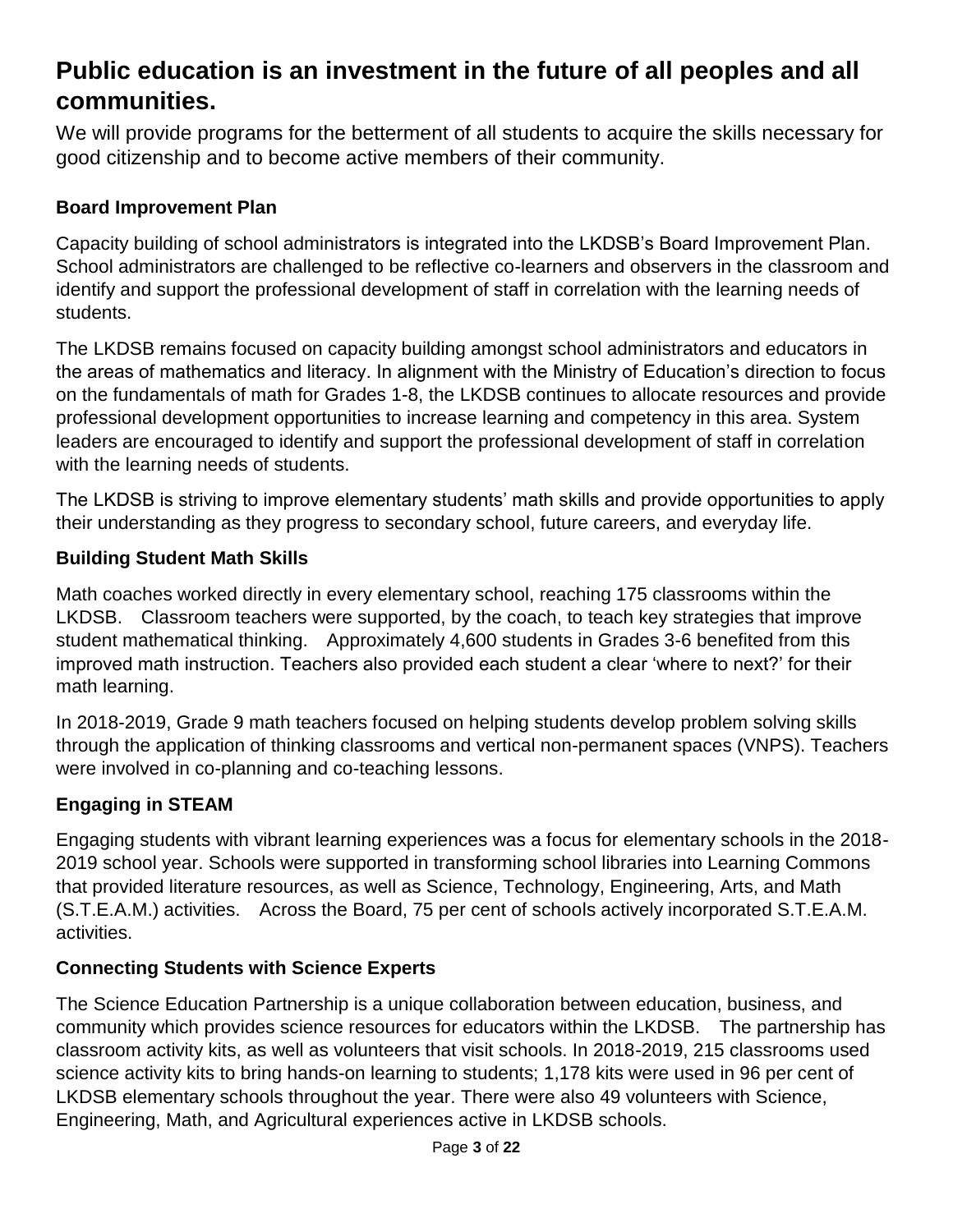Canadian Agriculture Day is also coordinated by this partnership. During this event, 87 per cent of LKDSB schools participated, engaging students in learning about science from an agricultural perspective.

### **Pathways Planning and Supports**

The LKDSB is committed to supporting the successful transition of students from elementary to secondary school and as they embark on postsecondary endeavours. Students are encouraged to explore the various pathways available to them and the LKDSB continues to promote opportunities for students in skilled trades and apprenticeship programs, as well as providing experiential and technology-enriched learning opportunities.

### **Transitioning to Postsecondary Pathways**

The LKDSB engaged in a pilot to support transitions to postsecondary pathways for students with disabilities. Through promoting community partnerships, an increased number of LKDSB students accessed resources available through Community Living upon graduation, and during the summer before returning to school in the fall.

The LKDSB hosted a Transition Fair and shared an online guide to help support parents/guardians of students with developmental disabilities to navigate the next steps beyond secondary school.

In 2018-2019, 84 students with developmental disabilities were supported by a transition coordinator and 13 students transitioned to postsecondary education, community pathways and the workplace.

Moving forward, the LKDSB will use data collected at Identification Placement and Review Committees to help inform and connect students with developmental disabilities with relevant community agencies and supports upon graduation.

# **Promoting Women in Skilled Trades**

Several events aimed at encouraging women to explore careers in skilled trades were held during 2018-2019. In order to support provincial goals of increasing the number of women employed in skilled trades, female students participated in the following events:

World of Choices: During a two-day event, approximately 200 students had the opportunity to meet with women mentors representing skilled trades in a variety of career opportunities. Participants were able to engage in hands-on activities related to specific trades;

Women in Skilled Trades: Approximately 70 students engaged in activities;

Ontario Youth Apprenticeship Program (OYAP) Summer Camp – 45 elementary students participated in a summer camp focused on skilled trades;

Connecting Females to Mentors: engaged 600 elementary and 300 secondary students in careers related activities;

Skilled Trades Awareness Day – This event held at the Community Centre at Eelŭnaapéewi Lahkéewiit (Delaware Nation) included 37 secondary students to engage in career exploration and planning around skilled trades. Students also took part in a Career Expo, which included local employment services and community members involved in skilled trades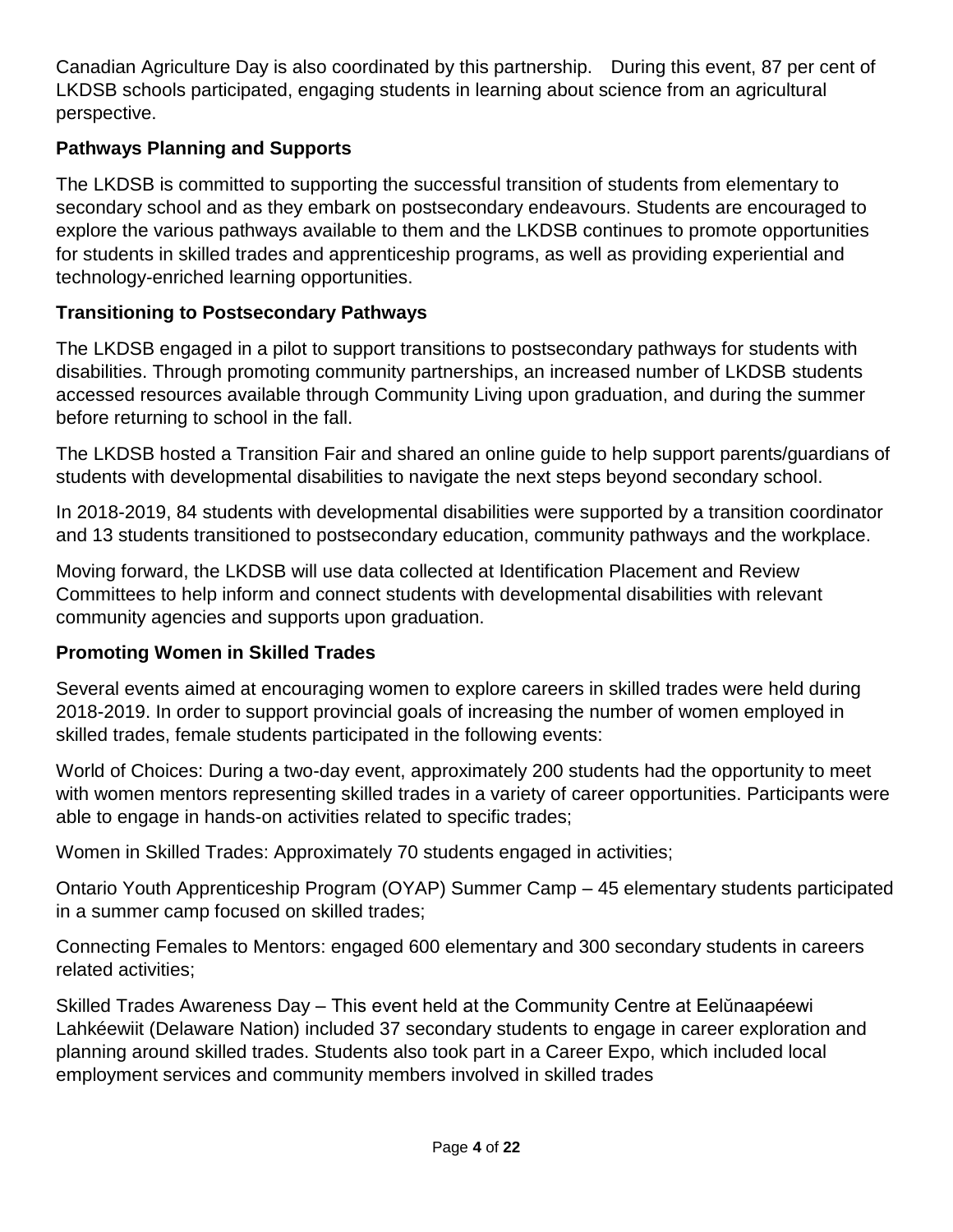# **Encouraging Students to Explore Potential Career Pathways**

Through the use of myBlueprint, Indigenous students in Grades 7-8 from Kettle & Stony Point First Nation and Walpole Island (Bkejwanong) First Nation were provided opportunities to engage in career exploration, including careers in skilled trades.

During the Partners Active In Resource Sharing (PAIRS) Career Exploration Event held in May 2019, 1,500 Grade 10 students from all LKDSB secondary schools learned about available careers in Chatham-Kent and Sarnia-Lambton. The event also included a parent/guardian or family information night attended by 250 families.

The LKDSB hosted other events in 2018-2019 to expose students to a variety of career opportunities, including: Manufacturing Day; Heavy Equipment Day; and Experience the Trades.

### **Specialist High Skills Major and Dual Credit**

Specialist High Skills Major (SHSM) programs are offered at all 12 secondary schools. More than 20 per cent of LKDSB secondary students are engaged in SHSM Programs, including: construction; health and wellness; hospitality; manufacturing; arts; transportation; horticulture; information and agriculture.

During 2018-2019, LKDSB students were enrolled in approximately 470 dual credits with Lambton College in Sarnia and 300 dual credits with St. Clair College in Chatham/Windsor. Both programs have a retention rate of approximately 85 per cent, with a 95 per cent success rate.

# **Students Excel at Skills Ontario**

The LKDSB was granted a record number of spaces at the annual Skills Ontario Competition held in May 2019. Students competed in welding; robotics; coding; mechanical CAD; outdoor Powered Equipment; carpentry; architectural technology and design; computer aided manufacturing; and home and team building. LKDSB students and/or teams placed in the top five in both outdoor powered equipment and welding.

# **Experiential Learning Opportunities**

Forty-six of LKDSB's 50 elementary schools, as well as 12 secondary schools, participated in at least one experiential learning opportunity in 2018-2019. About 6,000 elementary and 3,800 secondary students engaged in experiential learning opportunities in a variety of sectors, including:

- Agriculture International Plowing Match;
- Health & Wellness Ride, Don't Hide Event; Wellness Walks;
- Secondary Planning for Students Amazing Skills Challenge; Campus Craze;
- Cultural Learning Bkejwanong Cultural Experience;
- Service Projects Intergenerational Project, Community Support Projects.

# **After School Skills Development Program**

The After School Social Skills Development Program focuses on teaching secondary students identified with Autism Spectrum Disorder the appropriate social skills required to increase independence and help navigate social settings within their schools. By pairing students with neurotypical peer mentors, all students benefit and learn from each other through coaching and modelling of social skills.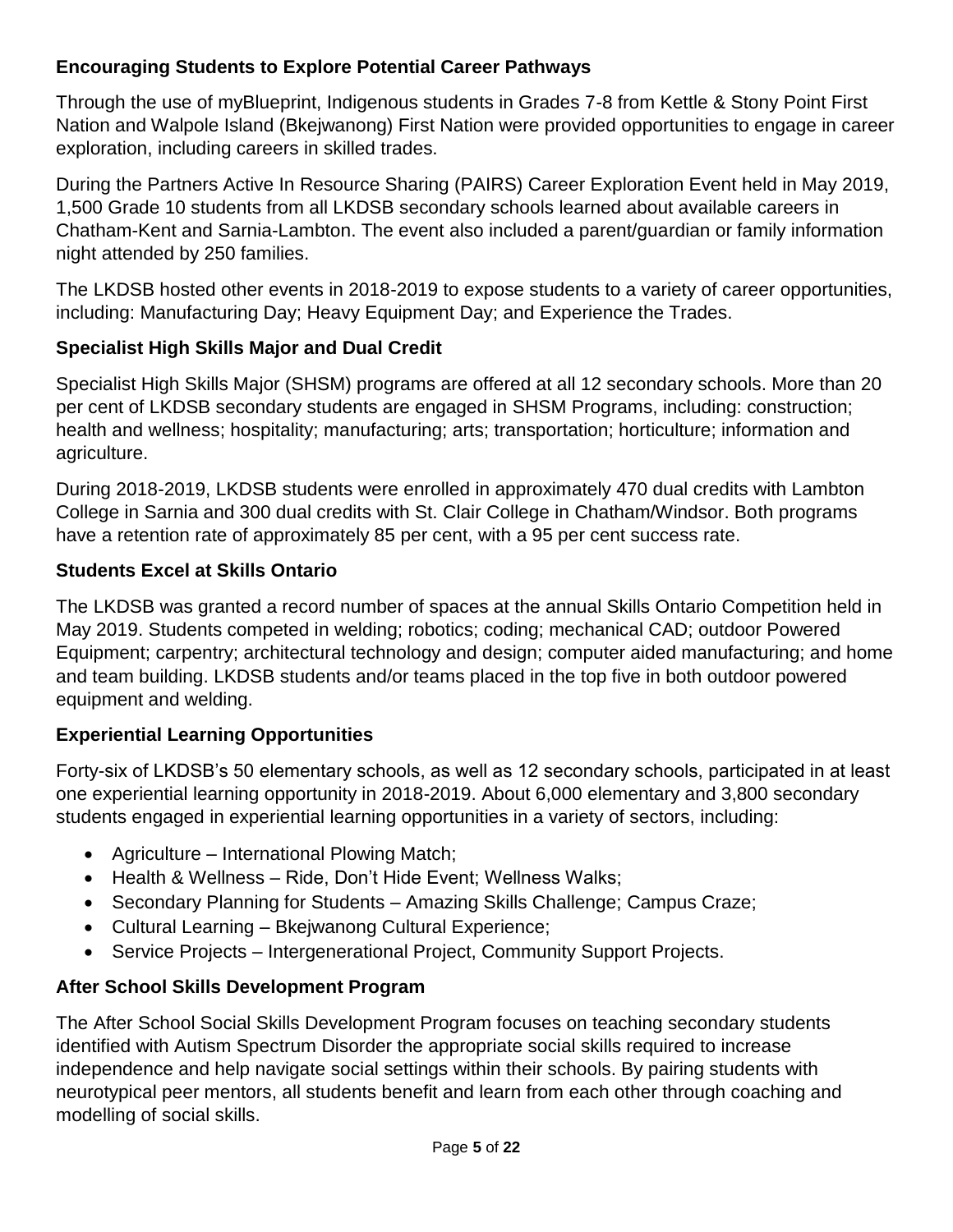# **Options Program**

The Options Program provides an alternative educational program for students with intellectual and/or developmental disabilities ages 18-21, focused on bridging the transition between school, community and the workplace. LKDSB partners with Community Living and St. Clair College to provide the Options Program. [Visit the website for more information.](https://www.lkdsb.net/Board/SpecialEducation/ProgramsServices/Pages/Options-Program.aspx)

The LKDSB is working with community partners, through the Special Education Advisory Committee, to expand the program in the Sarnia-Lambton area in order to increase access for students and further support students transitioning from secondary school to the workplace.

### **Multi-Disciplinary Teams**

The Multi-Disciplinary Team (MDT) model was expanded to secondary schools in 2018-2019. All LKDSB schools are now supported by MDT. The teams, which include members of administration, guidance/ resource teachers and two or three additional caring adults from each school, focus on promoting positive school culture and structures. Within each school, MDT members support Ontario's well-being strategy to improve outcomes for students, particularly focusing on positive mental health; safe and accepting schools; healthy schools; and equity and inclusive education.

To support collaborative learning and strategies throughout the district, three formal MDT sessions were held to explore topics related to:

- Cannabis and Vaping legislation, risks and health supports;
- Supporting students using a trauma informed approach;
- Ontario's Education Equity Action Plan;
- Understanding Fetal Alcohol Spectrum Disorders and learning how to support students and their families; and
- Understanding the Ministry of Educations' Climate Survey requirements and how this relates to the work of the LKDSB.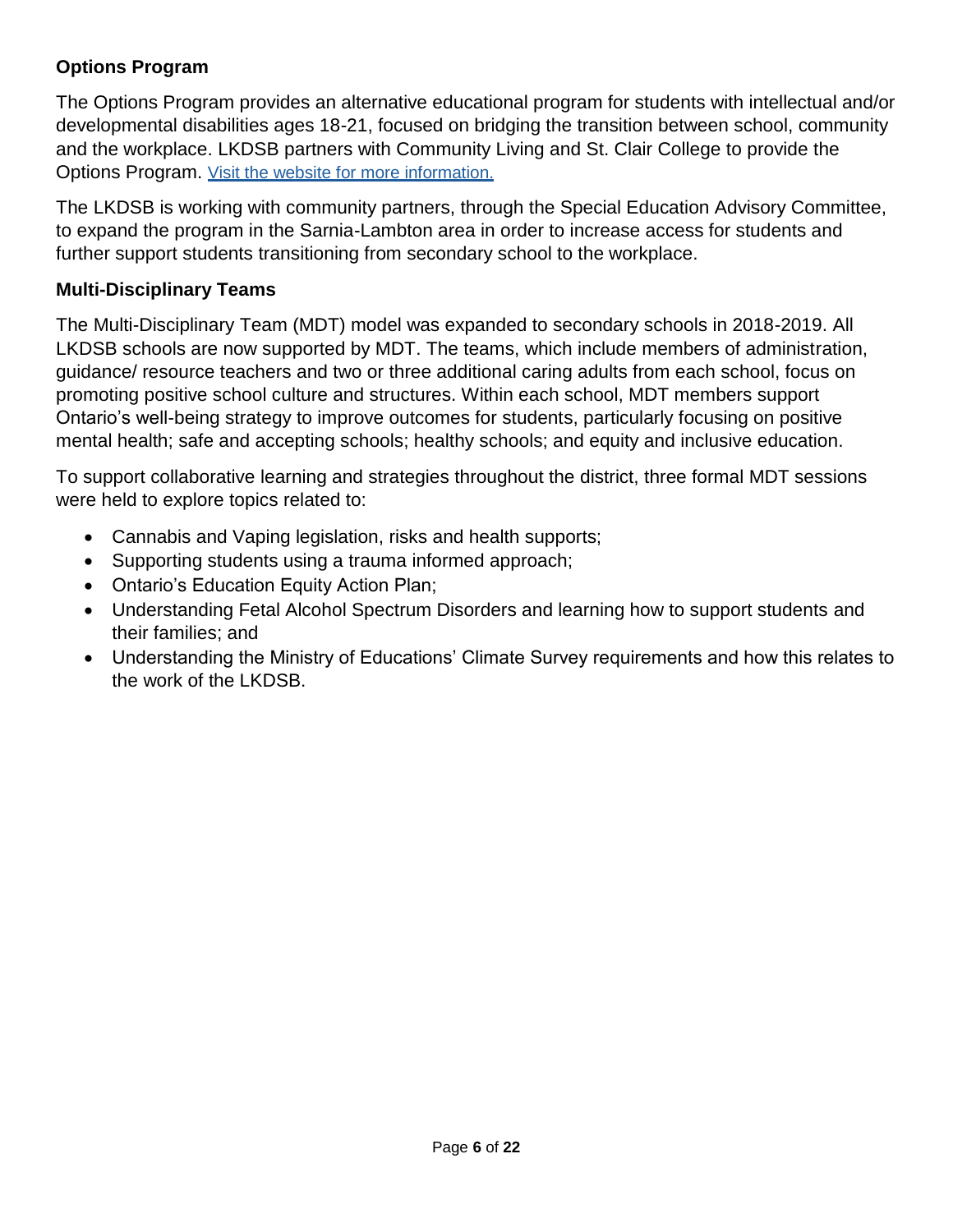# **All students can learn and are entitled to quality instruction.**

We will provide quality instruction to ensure that students achieve mental, physical, emotional, and spiritual well-being within a holistic learning environment to support their academic performance.

We will ensure that all students are provided with programs suitable to their needs.

# **Learning From Assessments to Promote Student Achievement**

Education Quality And Accountability Office (EQAO) assessments and Ontario Secondary School Literacy Test (OSSLT) reflect progressive learning throughout the elementary and secondary levels and they are one of several tools used by teachers and administrators to assess students. Staff use EQAO assessments, together with a variety of other assessment tools, to identify student needs and support student learning. Staff collaboratively moderate the marking of student work to establish a common understanding of achievement gaps and student needs.

The LKDSB continues to focus on improving academic outcomes in the areas of literacy and mathematics. Visit the LKDSB website for the complete EQAO and OSSLT results.

# **Schools and Classrooms that Support All Students**

The Superintendent of Special Education, as well as the System-Coordinator of Multi-Disciplinary Teams, and Secondary Consultant for Ontario Youth Apprenticeship met with Grade 7/8 guidance teachers, elementary principals, secondary guidance teachers and secondary principals to discuss connections between elementary and secondary panels and ways to support positive outcomes and transitions for all students.

# **Collaborative Classrooms**

The LKDSB continues to support the implementation of collaborative classrooms. The modular design of these classrooms allows students and staff to reconfigure the space to enhance student learning. Wallaceburg District Secondary School; North Lambton Secondary School; Northern Collegiate Institute & Vocational School, and Blenheim District High School have incorporated collaborative classrooms into their schools.

# **eLearning and eHubs**

The LKDSB continues to be a leader in eLearning. In 2018-2019, LKDSB offered 28 courses as a member of the Ontario eLearning Consortium (OeLC). LKDSB students attempted more than 600 eLearning credits and 90 percent of attempted credits were achieved. To support students enrolled in eLearning courses, eLearning Hubs are in place at five secondary schools throughout the LKDSB.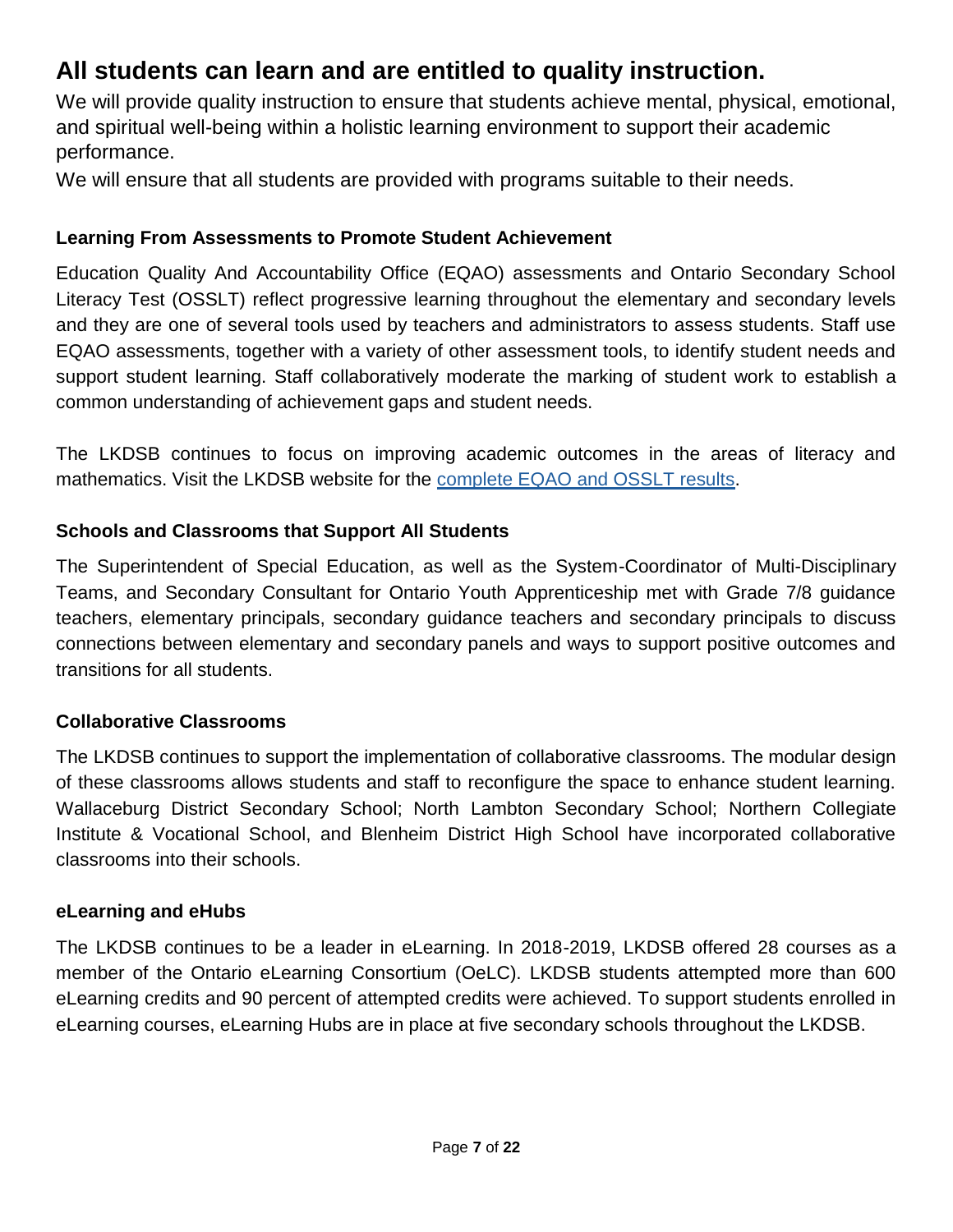### **Phonological Awareness Screening and Supports**

During the 2018-2019 school year, early years support teachers worked in collaboration with the communication disorder assistants to expand learning opportunities for Kindergarten students. Through a biannual screening, educators can learn more about the phonological skills of students (i.e. understanding the sounds of words, rather than letters or letter-sounds). These oral skills are foundational to all literacy skills. Staff were trained on how to enhance their language programs to support the development of language skills for students. During the 2019-2020 school year, resource teachers will continue to monitor students language progression.

# **Assistive Technology**

Assistive technology allows students to fully access the Ontario curriculum using a variety of devices through the Special Education Amount funding provided by the Ministry of Education. The LKDSB is pleased to support the learning needs of students and enhance improved outcomes for all students who benefit from the use of essential equipment, such as: FM systems; equipment to support boardprovided transportation; print enlargers for low vision; computer hardware/software; change tables and lift systems; and positioning devices for sitting, standing and lying down.

### **Promoting Mental Health and Well-Being**

Through the support of Ministry of Education funding, the LKDSB engaged five registered social workers to support secondary students in April-June 2019.

The social workers focused on substance misuse; well-being; and school attendance support. During this time, the social workers provided direct supports to 464 individual students and 432 group sessions; along with 1,188 class presentations; 64 home visits and 150 referrals to intensive community services.

The social workers also provided supports for students through small groups, classroom presentations, home visits, check-ins and referrals to community agencies for on-going supports. To support increased staff learning, the social workers provided professional development in the areas of general anxiety and mindfulness.

# **Supporting Special Education Assessments and Early Intervention Supports**

The LKDSB received Ministry of Education funding to support additional special education assessments and enhance early intervention supports. Working together with school learning teams, the LKDSB was able to identify and support the following assessments and interventions:

- 396 hearing screens;
- 20 additional full psychological assessments and
- 71 sensory assessments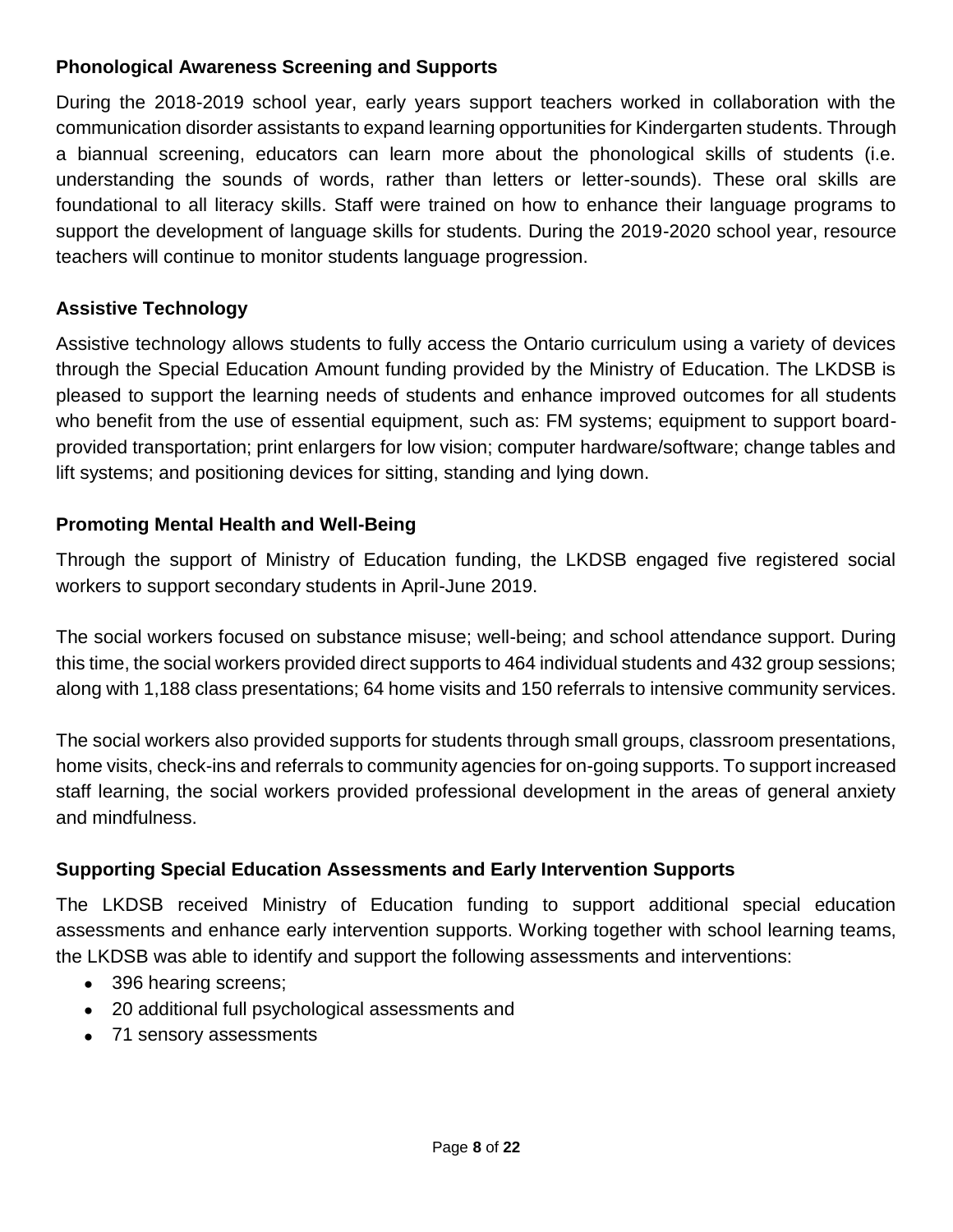# **A safe and caring learning environment is strengthened by embracing diversity, and respecting self, others and the world around us.**

We will develop the capacity of all students and staff to embrace safe and caring learning environments and ensure respect for and understanding of the world around us.

# **Supporting Respectful and Inclusive Education**

Although Black History is annually celebrated during the month of February, the role of African Canadians in history and society is embedded in students' learning throughout the year. The LKDSB Equity and Inclusion Committee invited teachers and students in Grades 5-8 (1 teacher and 2-4 students per school) to the Black Heritage Symposium held on May 9, 2019, as part of LKDSB's Education Week events.

Grade 7-8 educators were invited to participate in an informative and interactive workshop in May, focused on teaching African Canadian history. Educators had an opportunity to learn constructive and practical classroom strategies to effectively integrate the historical narrative of the African Canadian experience into the curriculum through primary sources, online tools, and a range of other supplementary materials. Additionally, 25 administrators participated in a similar workshop focused on deepening the learning and understanding of African Canadian history.

The LKDSB joined school boards throughout the province in supporting the LGBTQ+ community with the display of the Pride flag from June 3–7. Rainbow flags were provided to schools and education centers for display in a respectful manner at the school or Board location.

The Gay Straight Alliance group at Northern Collegiate Institute & Vocational School also unveiled a rainbow crosswalk during Pride Month.

#### **International Education**

In 2018-19, the LKDSB welcomed 200 students (115.67 FTE) from 23 countries to its secondary schools. Students are placed according to their needs, abilities, requests and availability of space. LKDSB's International Education Program continues to strive to be a program of choice for students around the world. All students benefit from opportunities to develop global competencies that will set them up for a successful future.

The LKDSB International Education program continues to recruit exceptional students to enrich its classrooms. In 2018-19, 21 international student graduates chose to pursue postsecondary education in Canada. The LKDSB, in partnership with Canadian Homestay, collaborated with the Municipality of Chatham-Kent and the City of Sarnia to host welcome events for international students in September 2018.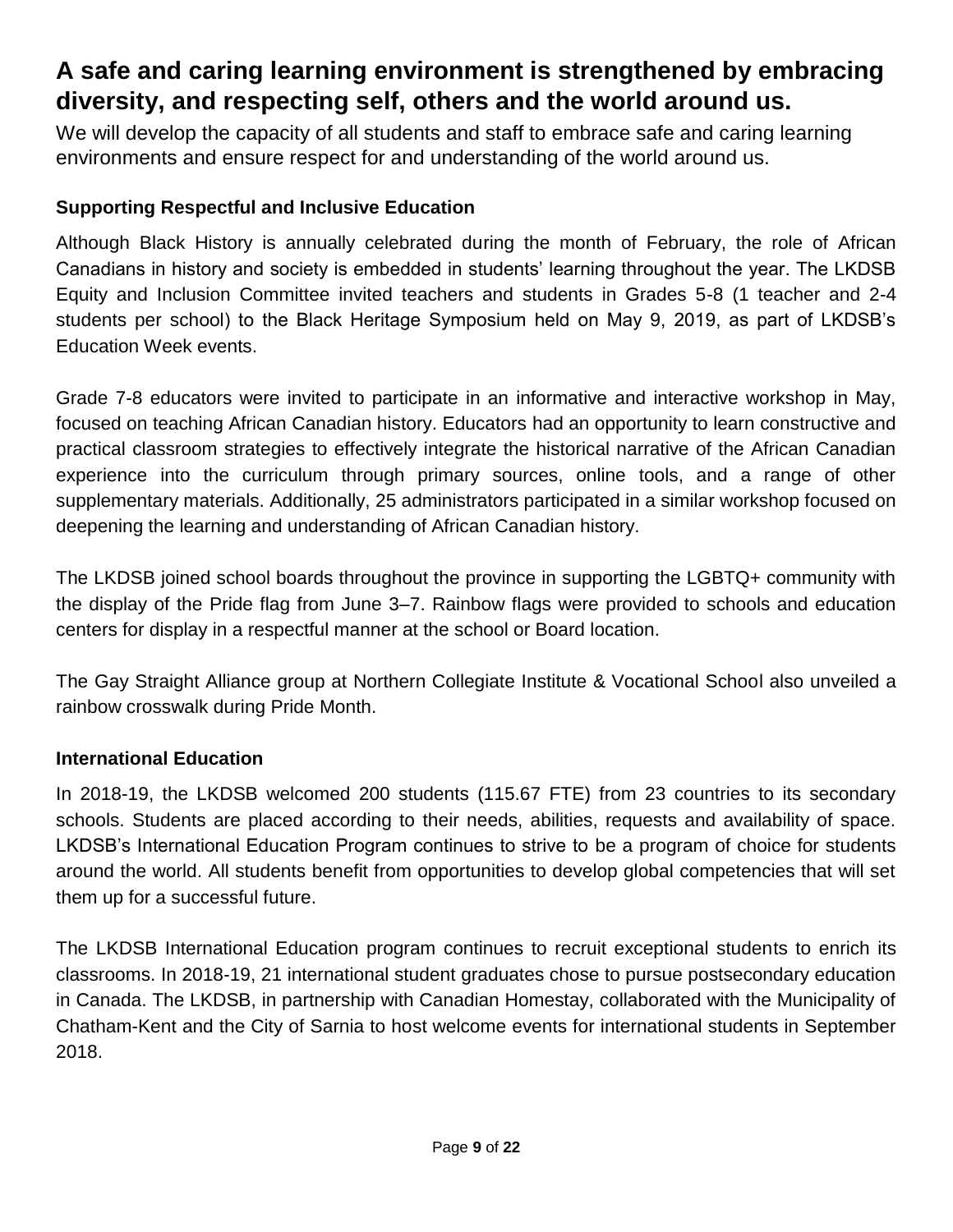In partnership with Lambton College, Panamanian and Mexican teachers visited and observed in several secondary and elementary schools. LKDSB also provided an outbound opportunity for educators to teach an English as a Second Language (ESL) Program in Taiwan. Additionally, staff from 27 schools and the central board office travelled with the International Education program to France, Sweden and Taiwan.

# **School Climate Survey**

The Lambton Kent District School Board completed a School Climate Survey April 1-12, 2019, involving students of Grades 4-6, Grades 7-8 and Grades 9-12; parents/guardians; and staff. The purpose of the survey was to gather input from staff, students in Grades 4-12 and parents/guardians to help with planning programs and guiding decision-making related to supporting safe and inclusive school environments.

A total of 8,356 students in Grades 4-12 participated in the online surveys, along with 1,674 parents/guardians and 693 staff.

The surveys included a variety of questions on topics such as eating and sleeping habits to mental health, well-being and bullying. The surveys were developed with input from students; parents/guardians; school and Board administration, including Mental Health, Safe Schools and Indigenous Education representatives; and Chatham-Kent Public Health and Lambton Public Health.

The LKDSB's Multi-Disciplinary Teams, which include principals, teachers and education workers, are reviewing individual school results to develop plans to support students and promote positive school climates. In addition to the school-specific goals, throughout the Board schools will be focusing on the areas of: feeling a school is welcoming; feeling a sense of belonging at school; and having one caring adult at school students can trust.

Based on feedback from the previous survey, the LKDSB focused on increasing the number of parent/guardian participants in the survey. Through school promotions and online and social media advertising, schools were able to significantly increase engagement, compared to previous years. Members of LKDSB Student Senate also helped to promote the student surveys in schools.

Visit the School Climate Survey website for more information: www.lkdsb.net/survey

#### **Plans of Care:**

To promote the safety and well-being of students, and to support a consistent understanding amongst staff supporting students with prevalent medical conditions, five mandatory e-learning modules were created and completed by staff.

The LKDSB has developed specific Plans of Care for each prevalent medical condition:

• Anaphylaxis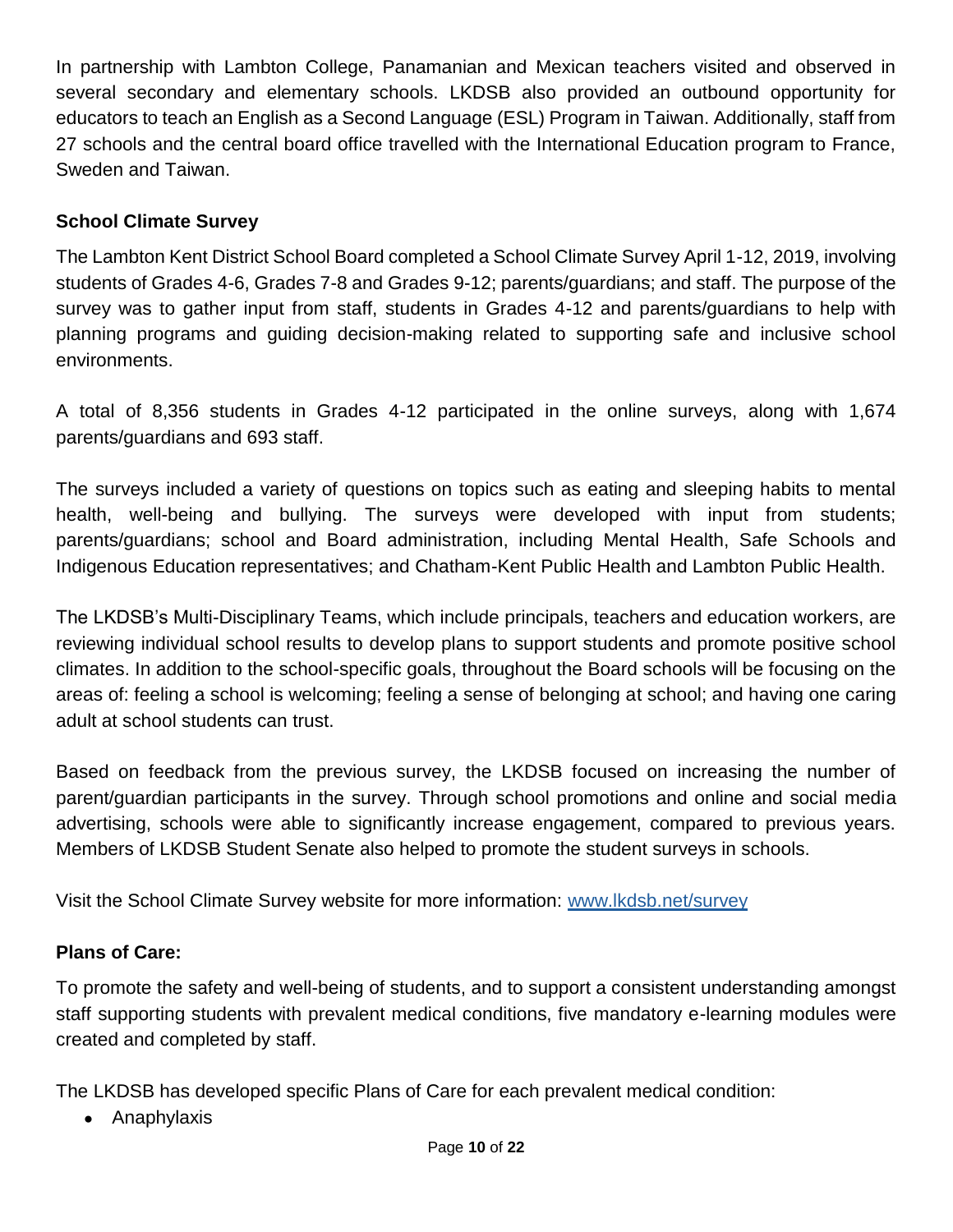- Asthma
- Diabetes
- Epilepsy/Seizure Disorder

A consistent format for Plans of Care was developed and a process for engaging parents/guardians and students has been established.

#### **Safe Schools**

The results of the LKDSB's 2019 School Climate Survey indicated most students feel schools are safe and welcoming. The LKDSB continues to review school-based results and offer supports and resources to promote positive school climate.

The LKDSB continues to work with Chatham-Kent and Lambton Public Health, law enforcement and legal officials to support schools with health promotion, education and awareness related to recreational cannabis and vaping; bullying awareness and prevention; cyber safety and responsible digital citizenship; and promoting safe and healthy school communities.

In support of Safe Schools initiatives, the LKDSB offers staff training in Violent Threat Risk Assessment for administrators, clinicians and many student services staff, resource teachers and student success staff. Currently, the LKDSB has a total of 228 employees trained in Level 1 VTRA and 58 employees trained in Level 2 VTRA. This two-day training is supported by local youth service agencies, including: Chatham-Kent Children's Services; Huron House Boys Home; Rain & Shine Behavioural Counselling Services – Chatham; Restorative Justice Chatham-Kent; Sarnia-Lambton Children's Aid Society; Sarnia Lambton Rebound; St. Clair Child & Youth Services – Sarnia; United Way – Chatham-Kent; Walpole Island First Nation; as well as area school boards.

The LKDSB partners in the Community Threat Assessment Protocol, working collaboratively with community partners to create detailed intervention plans to keep students, staff and communities safe.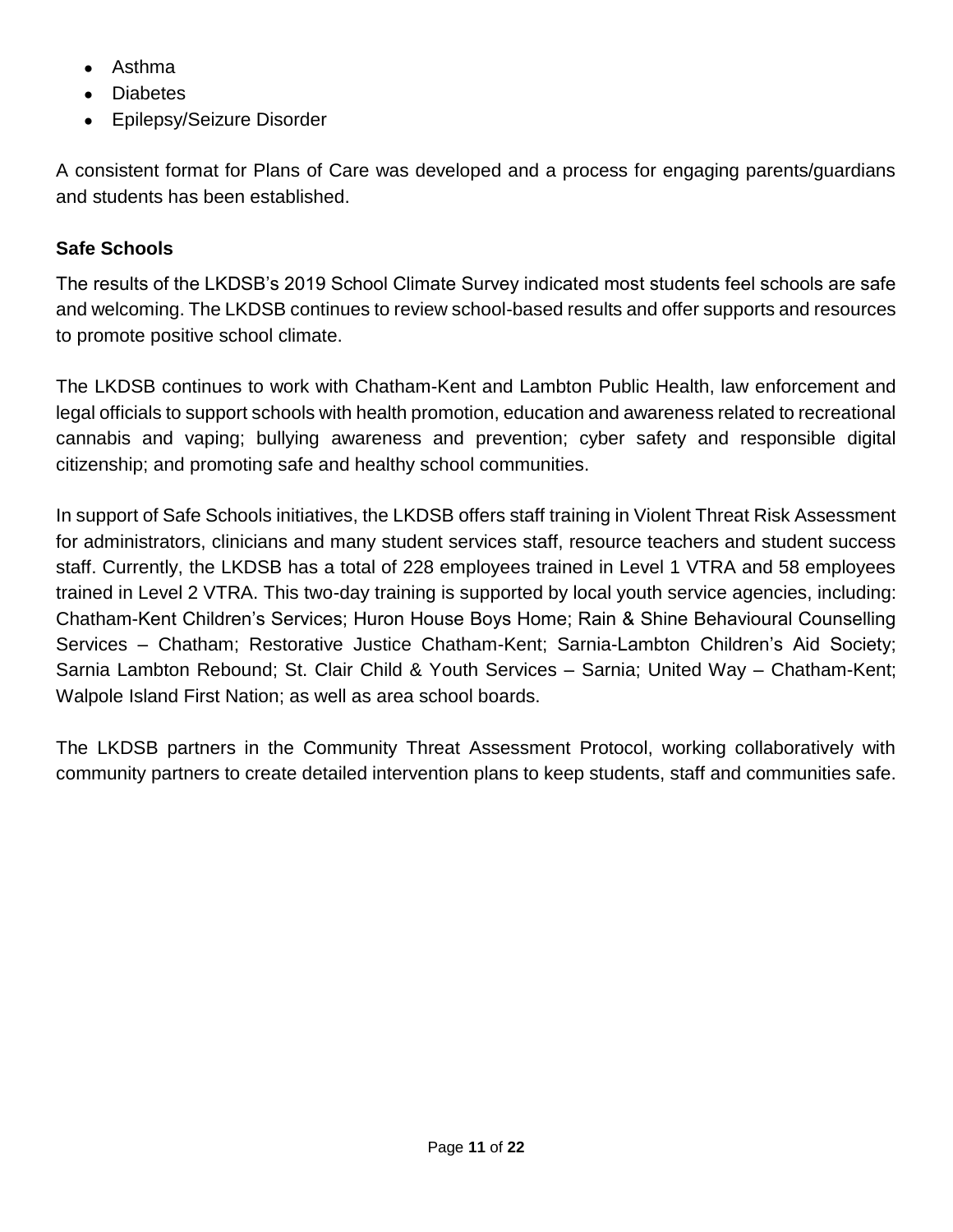# **Student success is achieved through shared responsibility of students, staff, families, community and First Nations partners.**

We will engage with all stakeholders and partners who have an interest in public education.

# **Parent/Guardian Engagement**

The LKDSB's Parent Involvement Committee meets four times annually and involves parent/guardian representatives from Chatham-Kent and Sarnia-Lambton school communities, as well as Public Health representatives, Trustees and LKDSB Administration. School Councils also provide an important bridge between school staff, parents/ guardians, Home and School Associations and other parent/guardian groups that may be active within the school community.

The Parent Involvement Committee hosted two Healthy Relationship Parent Information Nights in May 2019. The information evening focused on promoting healthy relationships and supporting students' overall success and well-being.

### **Building Positive Relationships with New Families**

Positive family experiences were a focus for Kindergarten registration days. A new online registration form allows parents and guardians to pre-register for Kindergarten. This enabled the school visit to be focused on welcoming the student and their families to the school instead of paperwork. There were 790 families who used the online registration form, which represents approximately 60 per cent of all Kindergarten families.

#### **Community Involvement**

In order to support more community, school, family and student involvement working towards promoting positive outcomes for students, the LKDSB has added an additional layer of planning to establish a synchronized Plan of Action across home, school and community. The creation of the Community Wrap Around Meetings process allows schools to respond to a significant event and/or concerning actions demonstrated by a child. These are actions that do not meet the threshold to conduct a Violent Threat Risk Assessment (VTRA); however, are concerning and require a collective response from home, school and community to support students, schools, and families.

#### **Indigenous Education**

In support of the Truth and Reconciliation Commission of Canada: Calls to Action as they relate to education, the LKDSB continues to build capacity amongst its teachers and staff through ongoing professional development events related to Indigenous education, including the implementation of the revised social studies and history curriculum, as well as offering the Grade 11 English: Contemporary Aboriginal Voices course across all secondary schools. The LKDSB also offers several other Native studies curricula throughout its schools and online in order to increase students' understanding and awareness of Indigenous perspectives. Through inclusive programming, the LKDSB demonstrates respect and appreciation of Indigenous ways of knowing, world views and histories.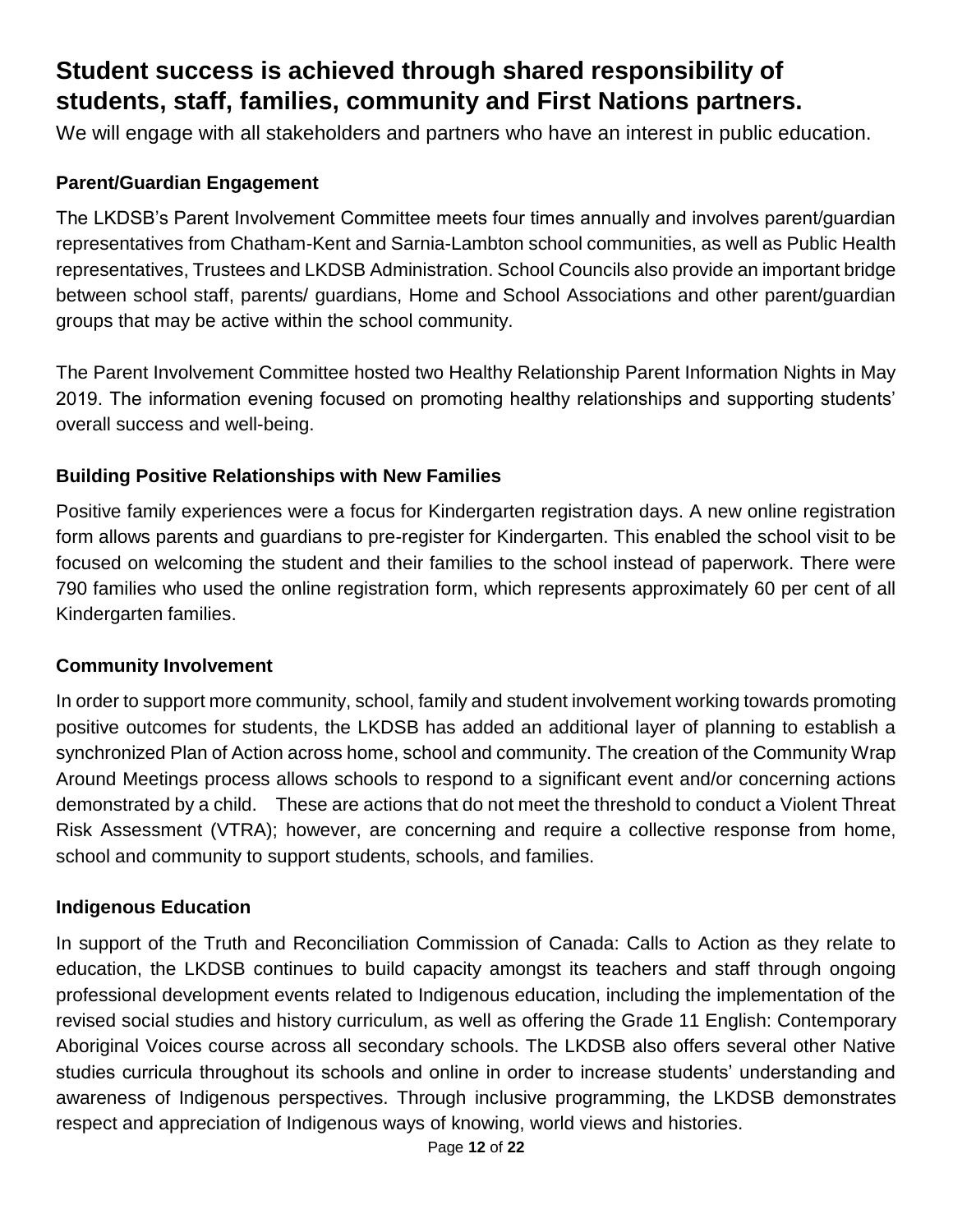### **Orange Shirt Day**

LKDSB commemorated Orange Shirt Day on September 27, 2018 to honour survivors of residential schools, as well as the children and young people who never returned home. Staff and students were encouraged to wear orange on this day to promote learning and understanding about the residential school system and its impact on First Nations, Métis, and Inuit people and communities. Orange Shirt Day is part of an ongoing conversation in the LKDSB about Indigenous Education to enhance understanding about Indigenous issues, histories and perspectives.

### **Treaties Recognition Week**

Treaties Recognition Week was held November 5-9, 2018. Throughout this week, LKDSB joined the Crown-Indigenous Relations and Northern Affairs Canada and school boards across the province in promoting education and awareness about treaties and treaty relationships between Canada and Indigenous Peoples.

### **Building Capacity and Supporting Indigenous Education**

In partnership with Lakehead University, the LKDSB invited 25 teachers across the LKDSB to participate in the First Nation, Métis and Inuit Additional Qualification Part 1 Course held locally. The course was intended to help teachers gain an increased understanding of the issues that continued to have an impact on Indigenous people in Canada. The course, taught by the LKDSB Secondary Indigenous Education and Special Projects Teacher, covers numerous topics, including treaties; residential schools; the Sixties Scoop; the Indian Act; as well as Truth and Reconciliation. The course provides an opportunity for teachers to learn about and develop strategies to support the learning of all students. The four local First Nations hosted a day in their respective communities to support the learning of LKDSB staff.

The LKDSB's Indigenous Education Team supports ongoing professional development for elementary and secondary teachers, including involvement in a blanket exercise, provision of resources and connections with community members.

In order to help support the achievement and well-being of Indigenous students, schools collaborate with First Nations, Indigenous Support Workers and special education and community supports to help students access additional supports, including extra supports in Speech-Language Pathology, Occupational and/or Physical Therapy; additional Educational Assistant support; counselling, medical consultation, transportation to and from meetings and appointments, etc. Educators are learning how to become more culturally responsive to the needs of Indigenous students and Indigenous Support Workers are visible and working in schools with higher populations of Indigenous students.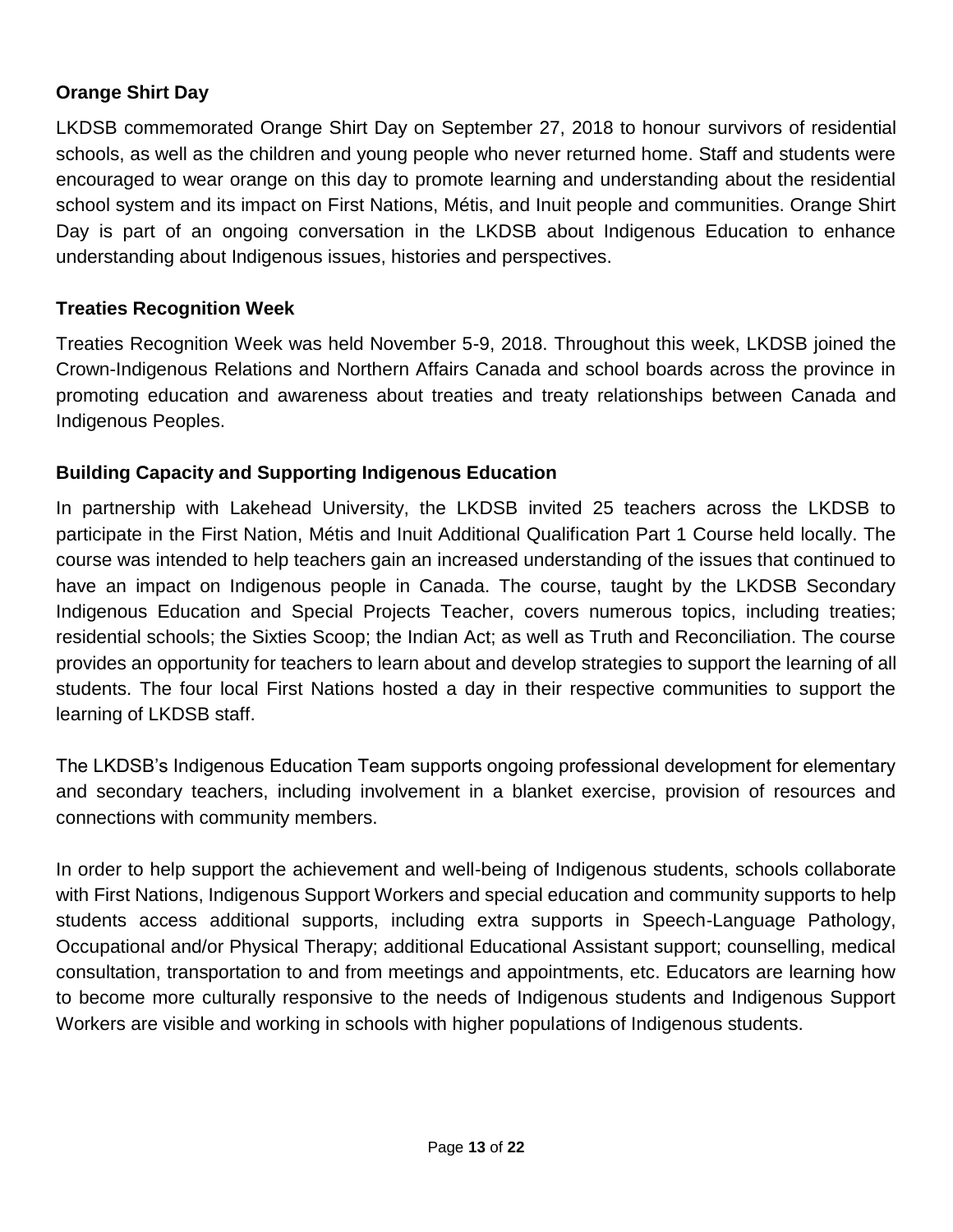### **Student Learning and Leadership Project**

The LKDSB collaborated with the Greater Essex County District School Board, St. Clair Catholic District School Board and Windsor Essex Catholic District School Board to support and recognize the importance of building leadership skills amongst First Nations, Métis and Inuit youth. Together, the school boards provided an opportunity for 50 students from each board to participate in a leadership opportunity through land-based experiences. This cultural event is primarily funded by the Indigenous Student Learning and Leadership Projects, an annual grants program that provides project-based funding for school boards in collaboration with Indigenous communities.

# **Recruitment and Hiring**

As the need to replenish the long-term occasional and occasional teacher rosters arises, the LKDSB actively recruits qualified applicants for occasional teaching positions for elementary and secondary positions. The LKDSB is committed to supporting an inclusive and equitable environment for all. Through the recruitment and selection processes, the LKDSB strives to provide a qualified workforce that reflects the diversity of its communities.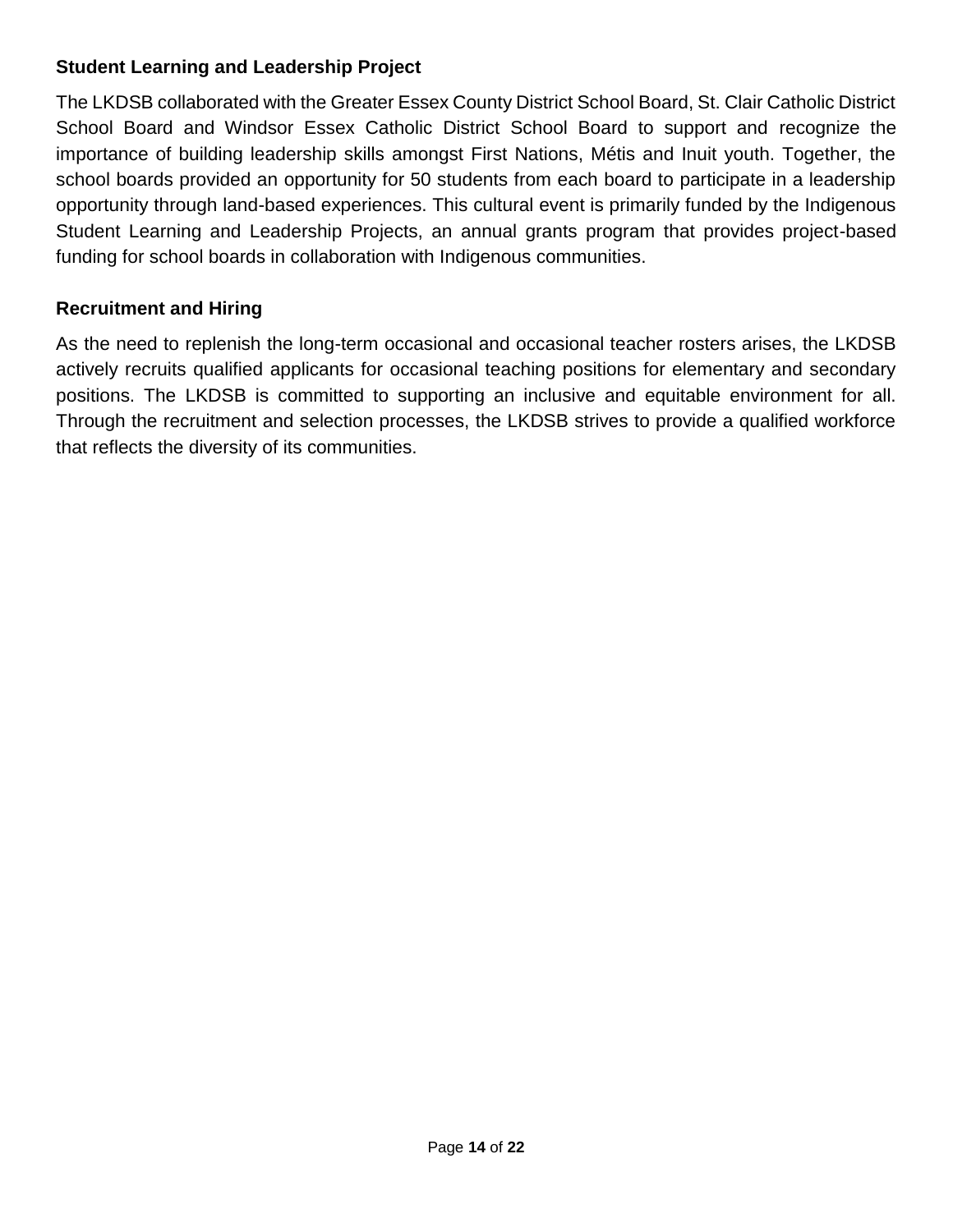# **Accountability is attained through open dialogue, transparency and fiscal responsibility.**

We will be accountable to all:

- Students
- Staff
- Parents/guardians
- Community members

We will consider available resources when determining program offerings.

# **2018-2019 Budget**

The LKDSB is committed to fiscal responsibility and sustainability, while also maintaining quality educational programming and positive learning experiences for students.

The LKDSB had a total operating and capital budget of \$286.89 million in 2018-2019. The following chart summarizes all expenditures into four major categories: Benefits, Capital Projects/Equipment, Salaries and Supplies/Services/Other.

The Ministry of Education introduced a new funding model for the 2019-20 school year. The Director of Education engaged in consultations with the Ministry of Education, LKDSB staff and other school boards regarding budget decisions and preparations for the 2019-2020 school year. The LKDSB remains focused on addressing the specific needs and challenges of the LKDSB, while ensuring an ongoing focus on providing supports for students in schools.

Communications were shared with students, staff, parents/guardians and the community to inform about updates or changes throughout the budgeting and staffing processes. The Director also empowers Senior Administration to work collaboratively with Principals in solving school-based issues. The LKDSB also engages with the Indigenous Liaison Committee to ensure First Nation partners have a voice in and an understanding of the annual budgeting process. The LKDSB also engages with the Parent Involvement Committee and the Special Education Advisory Council in the budget process.

| <b>Budget Category</b>      | <b>Amount</b> |
|-----------------------------|---------------|
| Capital Projects, Equipment | \$21,997,025  |
| Supplies, Services, Other   | \$44,998,031  |
| <b>Benefits</b>             | \$31,651,637  |
| <b>Salaries</b>             | \$188,239,089 |
| <b>Total Expenditures</b>   | \$286,885,732 |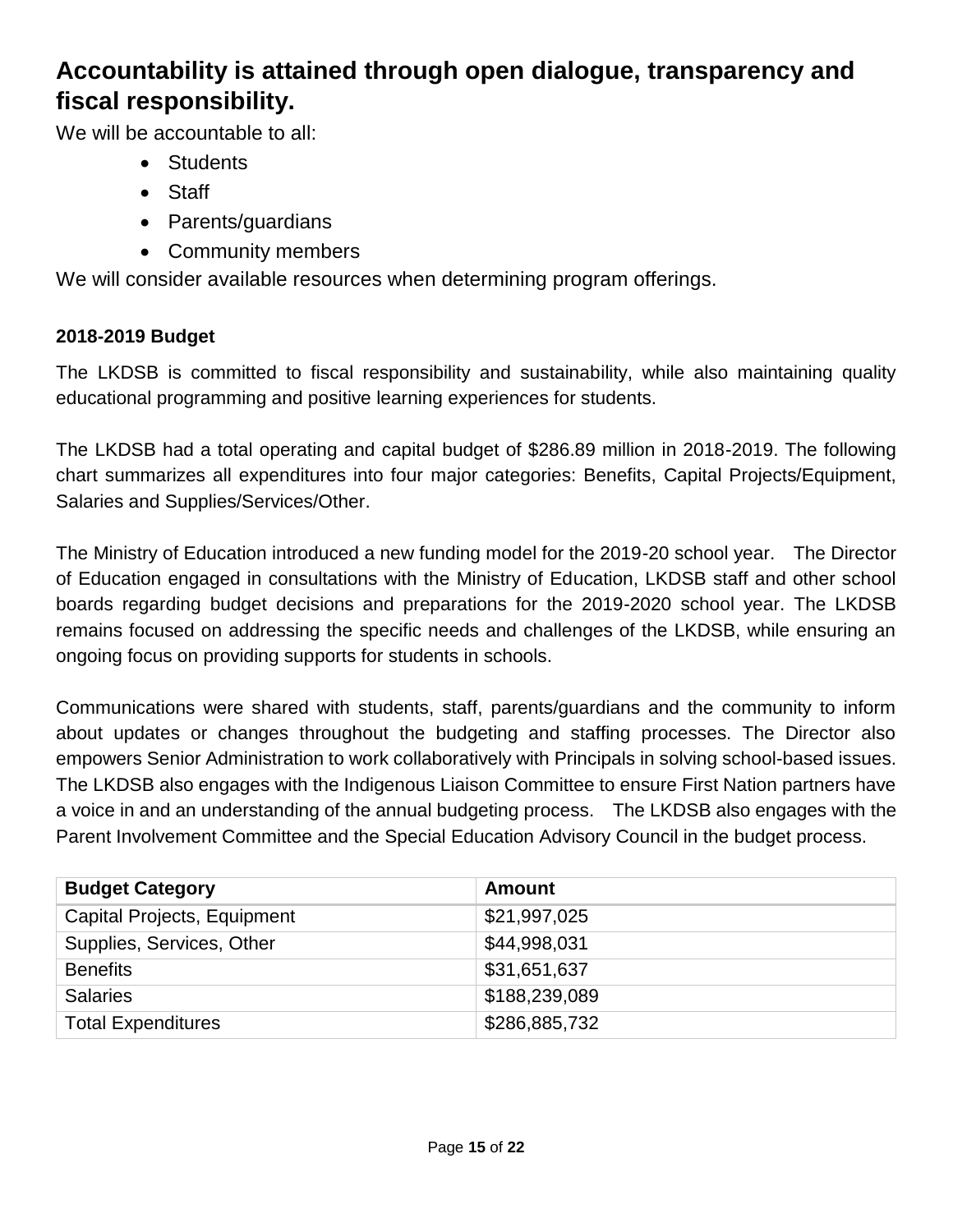### **Capital Improvements**

The LKDSB has invested approximately \$22 million in capital projects and equipment. The creation and renovation of quality learning spaces in LKDSB schools remains an ongoing priority. The focus of capital projects has changed to include the renovation and refresh of classrooms into modern learning environments that contain brighter spaces (e.g. new LED lighting initiatives) and are equipped with improved information technology connectivity. The capital project emphasis during 2018-2019 included classroom and student space renovations at McNaughton Avenue Public School; Tecumseh Public School; A.A. Wright Public School; Cathcart Boulevard Public School; and Northern Collegiate Institute & Vocational School.

Specialized classrooms have been designed and built at several schools throughout the LKDSB district during the 2018-19 school year in order to create safe classroom spaces for students with exceptionalities.

In order to improve efficiencies, the LKDSB is exploring different construction techniques, including modular/tilt up construction in large addition or new build (Forest K-12 school) projects. New construction methods can positively impact on the cost of projects and on timelines for construction.

The LKDSB's Plant and Maintenance Department also completed numerous other school projects in 2018-2019, such as: site work improvements and outdoor classroom and play area projects; design of learning commons to support student needs with a focus on technology; and parking lot and drop off enhancements to improve student safety.

# **Capital Planning and Pupil Accommodation**

In September 2018, the LKDSB consolidated the English Language students from the former John. N. Given Public School at Tecumseh Public School. Students were also consolidated at the Plympton-Wyoming Public School site as of September 2018.

In order to consolidate the LKDSB's Adult & Continuing Education program and alternative Special Education programs into one site, the LKDSB opened the John N. Given Learning Centre in September 2018. Space within the facility has also been allotted for community partnerships. As per the Ministry of Education's direction regarding supporting community partnerships, the John N. Given Learning Centre provides a unique opportunity for Chatham-Kent residents to access a variety of services in one location.

Construction at the Great Lakes Secondary School permanent site was a top priority for the LKDSB during the 2018-2019 school year. A significant amount of renovations occurred throughout the existing school site to allow the school to be open to students and staff in September 2019, including a new office and Student Services area; Learning Commons; cafeteria; and updated classroom and learning spaces. The renovations are designed to support student learning and well-being, as well as create a positive and welcoming environment for students, staff and visitors. The new addition, which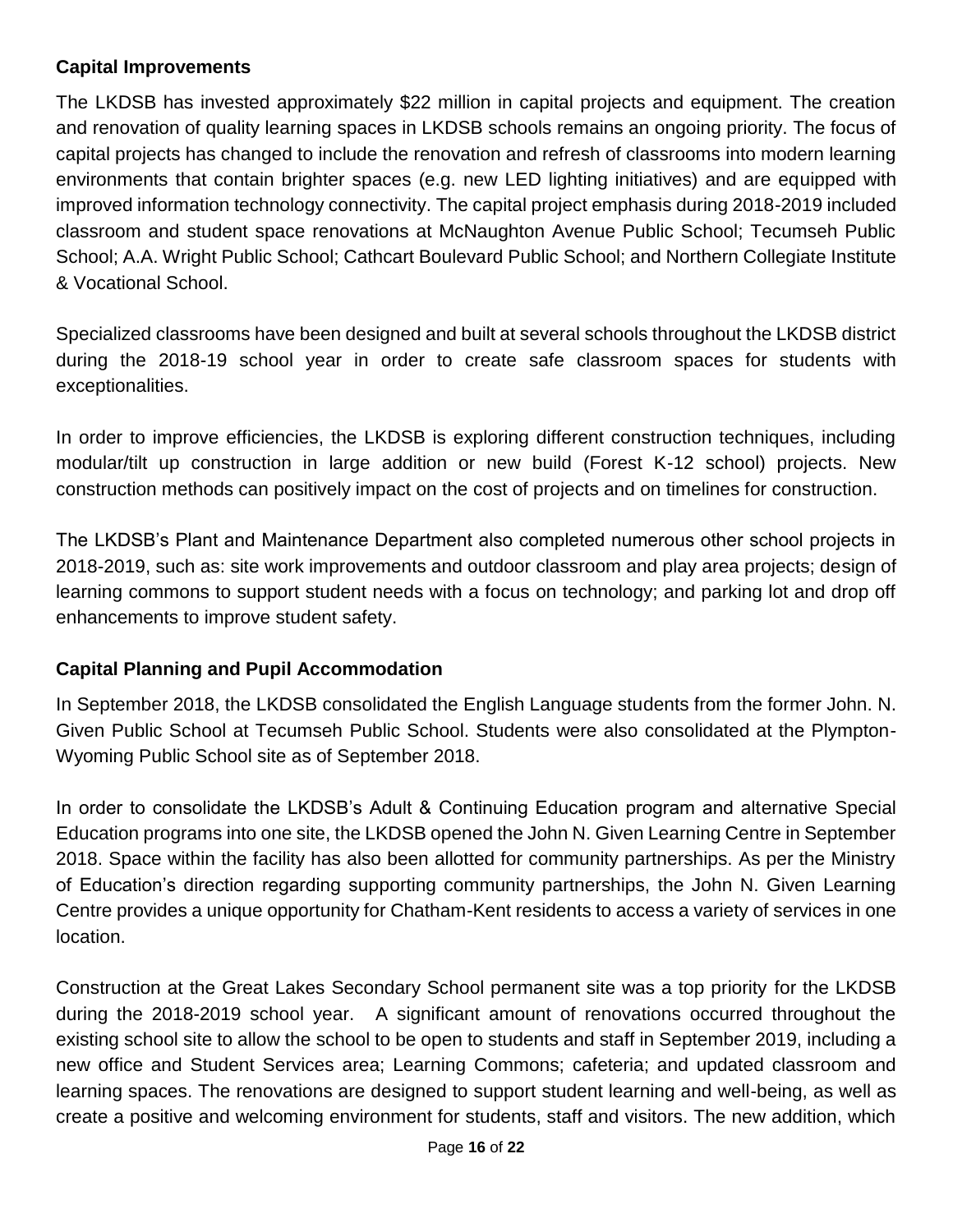includes an auditorium, Indigenous Learning Centre and music rooms, is expected to be completed in the 2019-2020 school year.

The LKDSB continues to work with the Ministry of Education through the land procurement process for the new Kindergarten to Grade 12 school in the Forest area to consolidate students from Aberarder Central School, Bosanquet Central School, Kinnwood Central School and North Lambton Secondary School at a single site at a new location. In January 2018, the Ministry of Education announced a \$27.4 million investment in the LKDSB for the consolidated school and 24 new child care spaces. The Forest Area Family of Schools Transition Committee was established in 2018-2019 and continues to meet to discuss information and updates regarding the transition process. The LKDSB remains committed to supporting community involvement of students, staff, parents/guardians, community members and First Nation partners throughout the school consolidation process to support a positive transition and support student success.

# **Health and Safety**

The health and safety of students, staff and visitors to LKDSB buildings is a top priority. The LKDSB is committed to openness and transparency regarding the health and safety of its facilities. Annual staff health and safety training includes: first aid training; ladder training; slips, trips and falls; asbestos awareness; and mould awareness.

The LKDSB is committed to ensuring its facilities are compliant with Ministry regulations regarding drinking water testing. Any areas of concern are addressed in accordance with the Regulation in an appropriate and timely manner. A summary report of facilities with lead exceedances and corrective actions and resolutions is published on the LKDSB website and available for viewing at schools.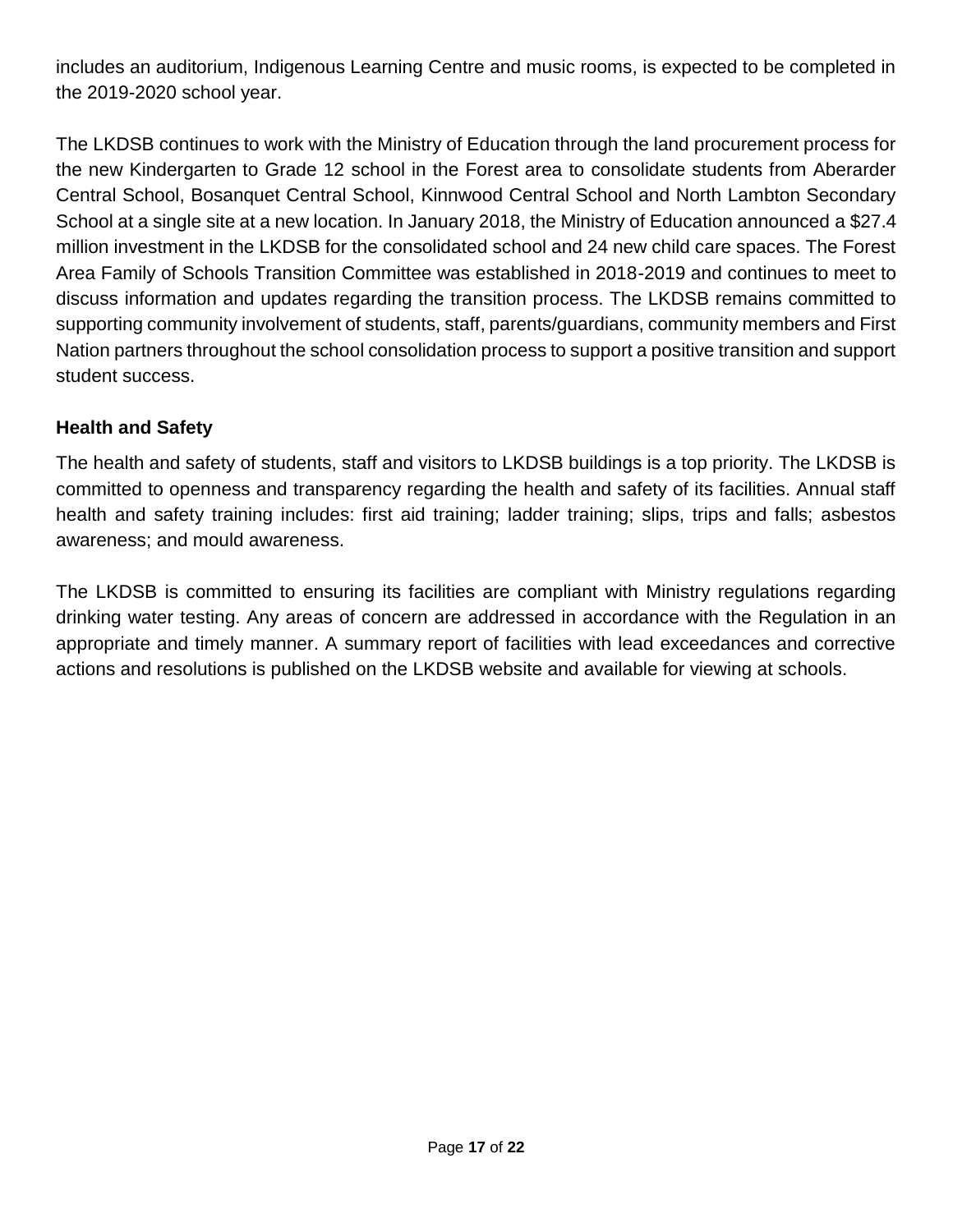# **We are committed to innovation and continuous improvement.**

We will regularly introduce effective research -based methods, ideas and practices in order to deliver programs of the highest quality.

We will ensure that the Strategic Plan is a living document and will be adjusted to future needs and concerns as they may arise.

The LKDSB is committed to ongoing capacity-building and professional development of staff to increase knowledge and experience, as well as further support students' needs.

# **Board Leadership and Development Strategy**

The LKDSB offers ongoing opportunities for capacity building and professional development to meet Ministry of Education and Board directives, support succession planning, as well as increase organizational flexibility to respond to student and system needs.

# **PQP Part 1 Course**

In partnership with the University of Windsor, the LKDSB offered the Principal Qualification Program, Part 1 during the winter session. With two LKDSB principals instructing the course, the participants were able to benefit from learning about the operational and instructional aspects of the administrator's job, as well as learn more about the LKDSB policies, regulations and administrative procedures. The interactive course highlighted guest speakers throughout the LKDSB, along with community leaders.

### **Mentoring**

All principals and vice-principals participated in three mentoring days held throughout the year, focused on collaborative learning and discussions about the celebrations and challenges of their roles. Program staff and members of the Board Leadership Team helped to guide the learning and discussions, and all participants were able to strengthen collaborative relationships with their peers. One-on-one mentoring was provided on an individualized basis to strengthen knowledge and skills of practicing administrators.

#### **Coaching for Excellence – Leadership Symposium**

Senior Administration, Principals, Vice-Principals, Supervisors and Managers participated in a full-day session on June 5, 2019 which focused on the characteristics of great leadership, as presented by Olympic Champions Debbie Muir and Mark Tewksbury. This motivational and interactive day challenged LKDSB management teams to set high expectations and build strong, collaborative teams.

# **LKDSB invests in literacy training**

The LKDSB has introduced Lexia® Core5® Reading to support elementary educators in providing differentiated literacy instruction for students of all abilities. This research-proven program provides explicit, systematic and personalized learning in the six areas of reading instruction; targets skill gaps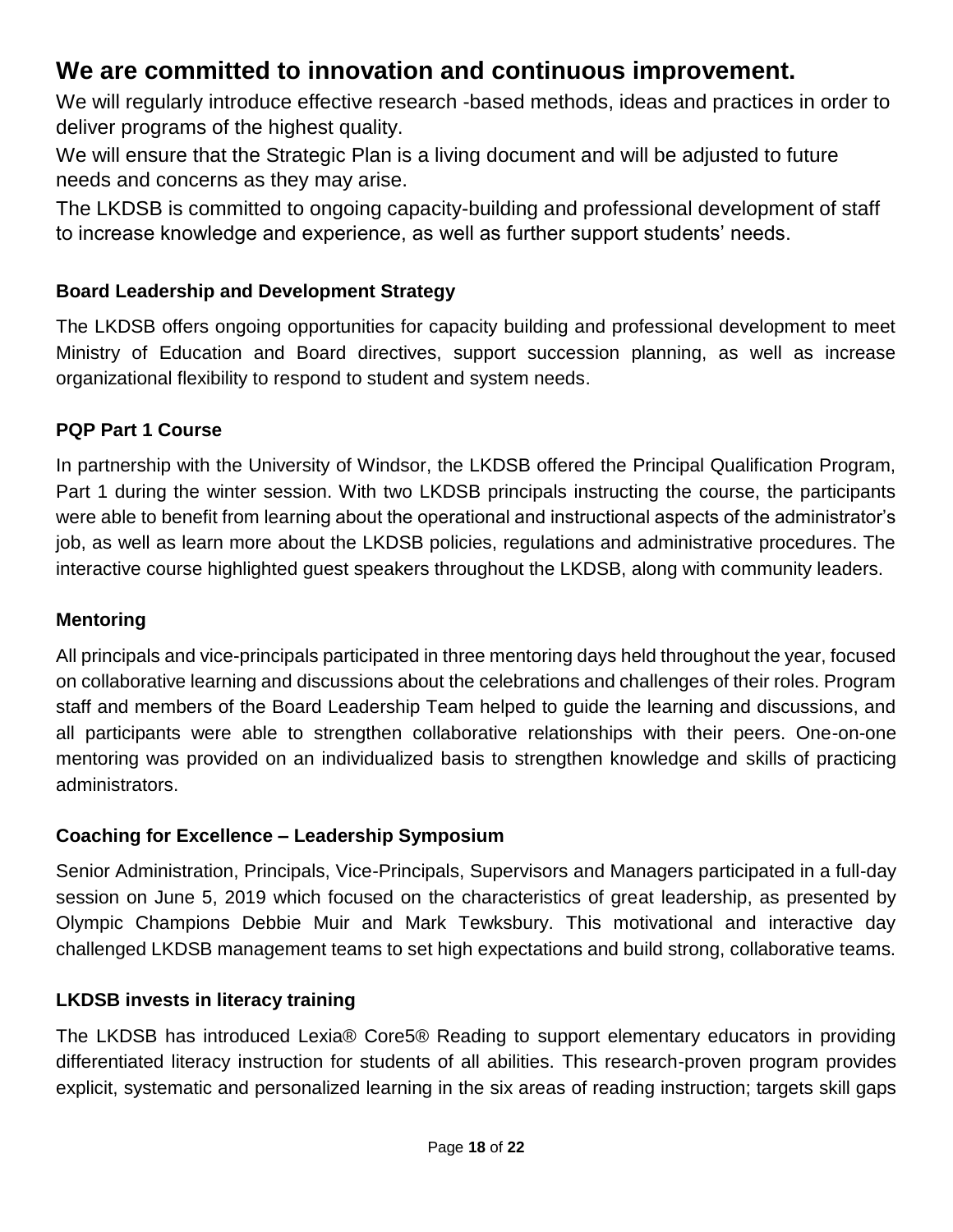as they emerge; and provides teachers with the data and student-specific resources to support individual or small-group instruction.

The six areas Lexia supports include: Phonological Awareness; Phonics; Structural Analysis; Automaticity/Fluency; Vocabulary; and Comprehension. The LKDSB has purchased 270 licenses and distributed Lexia® to all elementary schools with the system.

### **Technology in the Classroom**

Technology-enriched learning continues to be a priority for the LKDSB to support students' success and digital citizenship. Students in Grades 8-10 continued to benefit from access to 1:1 iPads in 2018- 2019. The LKDSB has also started to work with schools to explore curriculum through virtual reality. Schools can borrow virtual reality kits for classroom use.

### **Implementation of a new Student Information System**

The planning and implementation of a new Student Information System began in the 2018-2019 school year and will continue throughout the 2019-20 school year. Significant planning, communications and a cross-disciplinary approach to engagement will allow for successful migration of information and implementation of the new system (including training, stakeholder communications and supports).

### **Apple Distinguished Schools**

Brooke Central Public School was named an Apple Distinguished School for 2017-2018 for its integration of

engaging and varied Apple technology in flexible learning spaces throughout the school. Thamesville Area

Public School is also an Apple Distinguished School. Apple Distinguished Schools are centers of innovation,

leadership and educational excellence that use Apple products to inspire creativity, collaboration, and critical thinking. They showcase innovative uses of technology in learning, teaching, and the school environment and have documented results of academic accomplishment.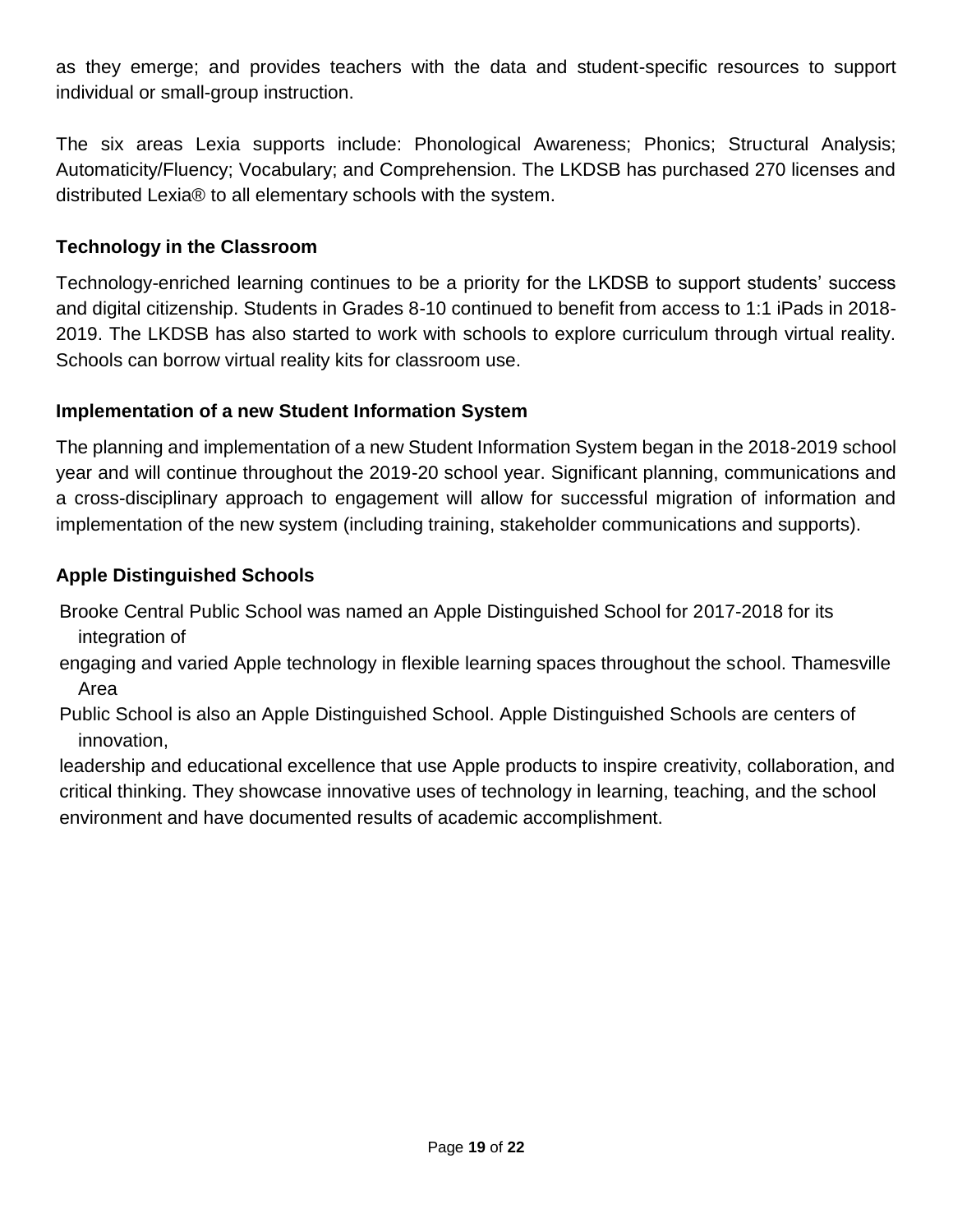# **LKDSB BY THE NUMBERS**

Total Enrolment: 21,929 Number of Schools: 62 Number of kilometres from Wheatley to Grand Bend: 176 Elementary Students: 14,750 Secondary Students: 7,179 Number of Employees: 3,379 Total Operating and Capital Budget in 2018-2019: \$286.89 million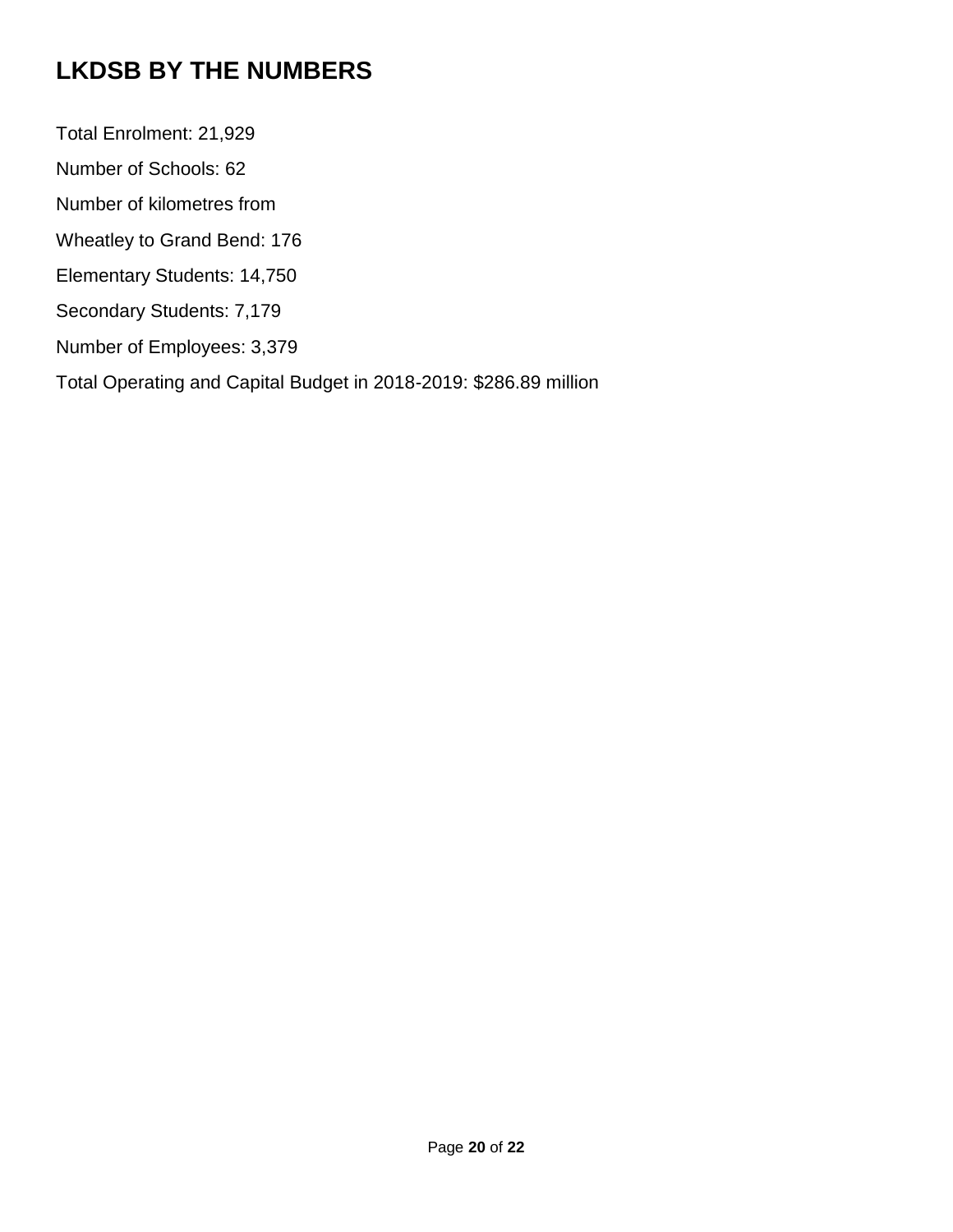# **Elementary Schools**

A. A. Wright Public School Aberarder Central School Bosanquet Central Public School Bridgeview Public School Brigden Public School Bright's Grove Public School Brooke Central Public School Cathcart Boulevard Public School Colonel Cameron Public School Confederation Central School Dawn-Euphemia Public School Dresden Area Central School East Lambton Elementary School Errol Road Public School Errol Village Public School Grand Bend Public School Gregory Drive Public School H. W. Burgess Public School Hanna Memorial Public School Harwich Raleigh Public School High Park Public School Hillcrest Public School Indian Creek Road Public School King George VI Public School - Chatham King George VI Public School - Sarnia Kinnwood Central Public School Lakeroad Public School Lambton Centennial Public School Lansdowne Public School London Road School McNaughton Avenue Public School Merlin Area Public School Mooretown-Courtright Public School Naahii Ridge Elementary School P.E. McGibbon Public School Queen Elizabeth II Public School - Chatham Queen Elizabeth II Public School - Petrolia Queen Elizabeth II Public School - Sarnia Ridgetown District Elementary School Riverview Central School Rosedale Public School Sir John Moore Community School Plympton-Wyoming Public School Tecumseh Public School